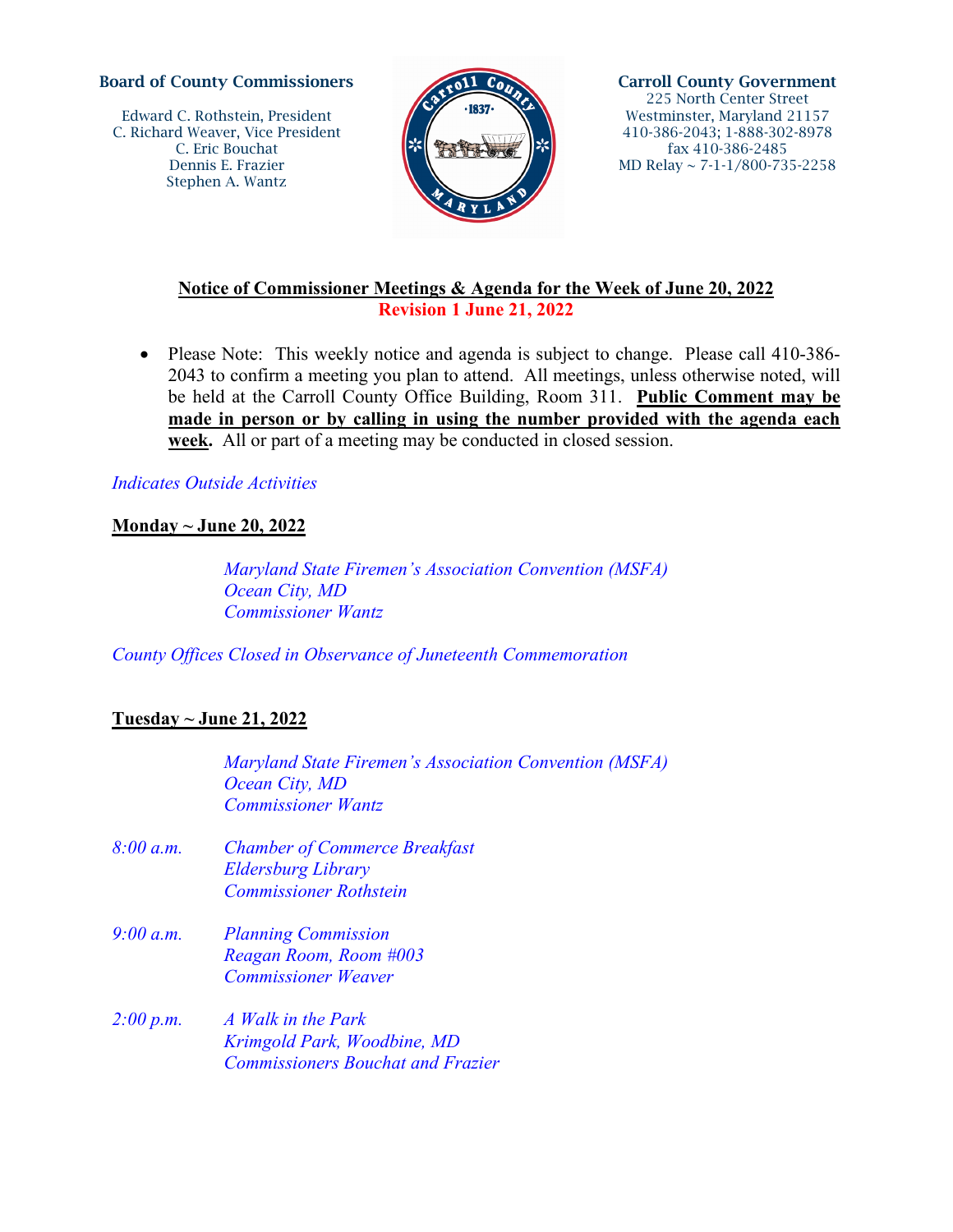*2:00 p.m. Veterans Advisory Council Meeting American Legion Post 31, Westminster Commissioners Rothstein and Weaver* 

#### **Wednesday ~ June 22, 2022**

*Maryland State Firemen's Association Convention (MSFA) Ocean City, MD Commissioner Wantz* 

## **Thursday – June 23, 2022**

*Maryland State Firemen's Association Convention (MSFA) Ocean City, MD Commissioner Wantz* 

Board of County Commissioners - Closed Administrative Session

#### **9:00 a.m. Board of County Commissioners Open Session** County Office Building – Room 311

*Priority Carroll*

#### **Item 1**

Public comment on this item [Purchase of an Outdoor LED Sign](#page-4-0) Department of Citizen Services – Ms. Celene Steckel

#### **Item 2**

Public comment on this item [Approval to Transfer FY2022 Annual Housing Bond Allocation](#page-5-0) Department of Citizen Services – Ms. Celene Steckel

#### **Item 3**

Public comment on this item Proposed Medical Respite/Sober Center Update and Request for Letter of Commitment for Previously Allocated Program Space Department of Citizen Services – Ms. Celene Steckel

#### **Item 43**

Public comment on this item [Water and Sewer Master Plan – Spring Amendment](#page-6-0)  [and Permission to Schedule a Public Hearing](#page-6-0) Department of Planning – Ms. Lynda Eisenberg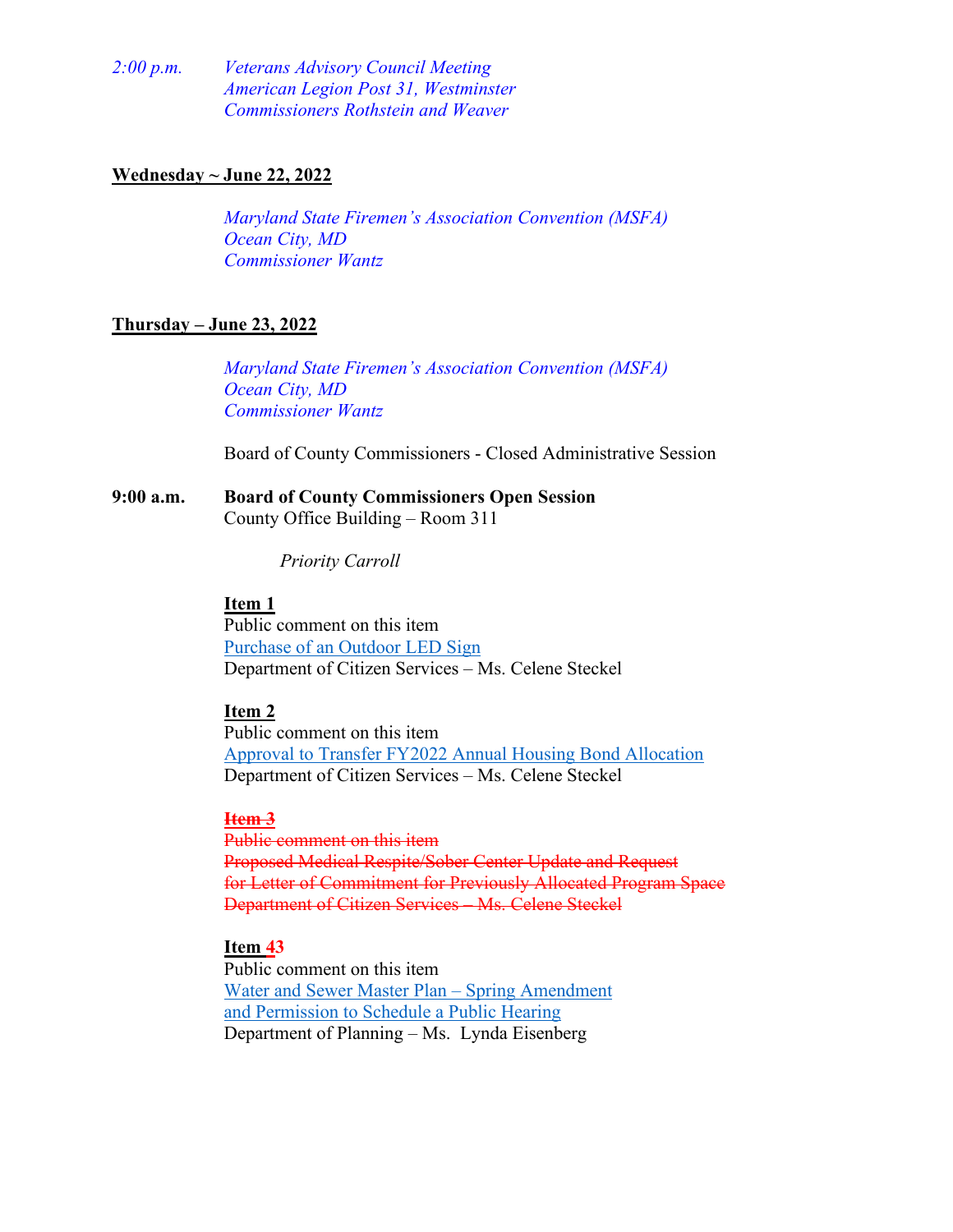# **Item 54**

Public comment on this item [Approval of the FY 23 Town-County Agreements –](#page-7-0)  [Sykesville, Hampstead and Taneytown](#page-7-0) Department of Management and Budget – Mr. Ted Zaleski

## **Item 65**

Public comment on this item [Annual "Maintenance, Support & Upkeep Agreement" with](#page-8-0) [Motorola Solutions for the County's Emergency Communications System](#page-8-0) Department of Public Safety – Mr. Scott Campbell

## **Item 76**

Public comment on this item [Annual "Maintenance, Support & Upkeep Agreement" with](#page-9-0)  [Motorola Solutions for the NICE Data Logging/Recording Applications](#page-9-0) Department of Public Safety – Mr. Scott Campbell

## **Item 87**

Public comment on this item [Annual "Maintenance, Support & Upkeep Agreement" for the Central](#page-10-0)  [Maryland Area Regional Communications \(CMARC\) Radio System](#page-10-0) Department of Public Safety – Mr. Scott Campbell

## **Item 98**

Public comment on this item [Annual "Maintenance, Support & Upkeep Agreement" with](#page-11-0)  [Motorola Solutions for the Westminster Police Department](#page-11-0) Department of Public Safety – Mr. Scott Campbell

**Public Comment** – Anyone planning to make public comment may do so in person or virtually. Those wishing to attend virtually should call +1 (872) 240-3212 and Access Code 317-923-893 to join the meeting.

Administrative Session  $\sim$  Open

# **Friday ~ June 24, 2022**

# **Saturday ~ June 25, 2022**

*1:00 p.m. 50th Anniversary of Hurricane Agnes Commemoration The Flood Zone Brewery, Union Bridge Commissioners Bouchat, Rothstein and Weaver*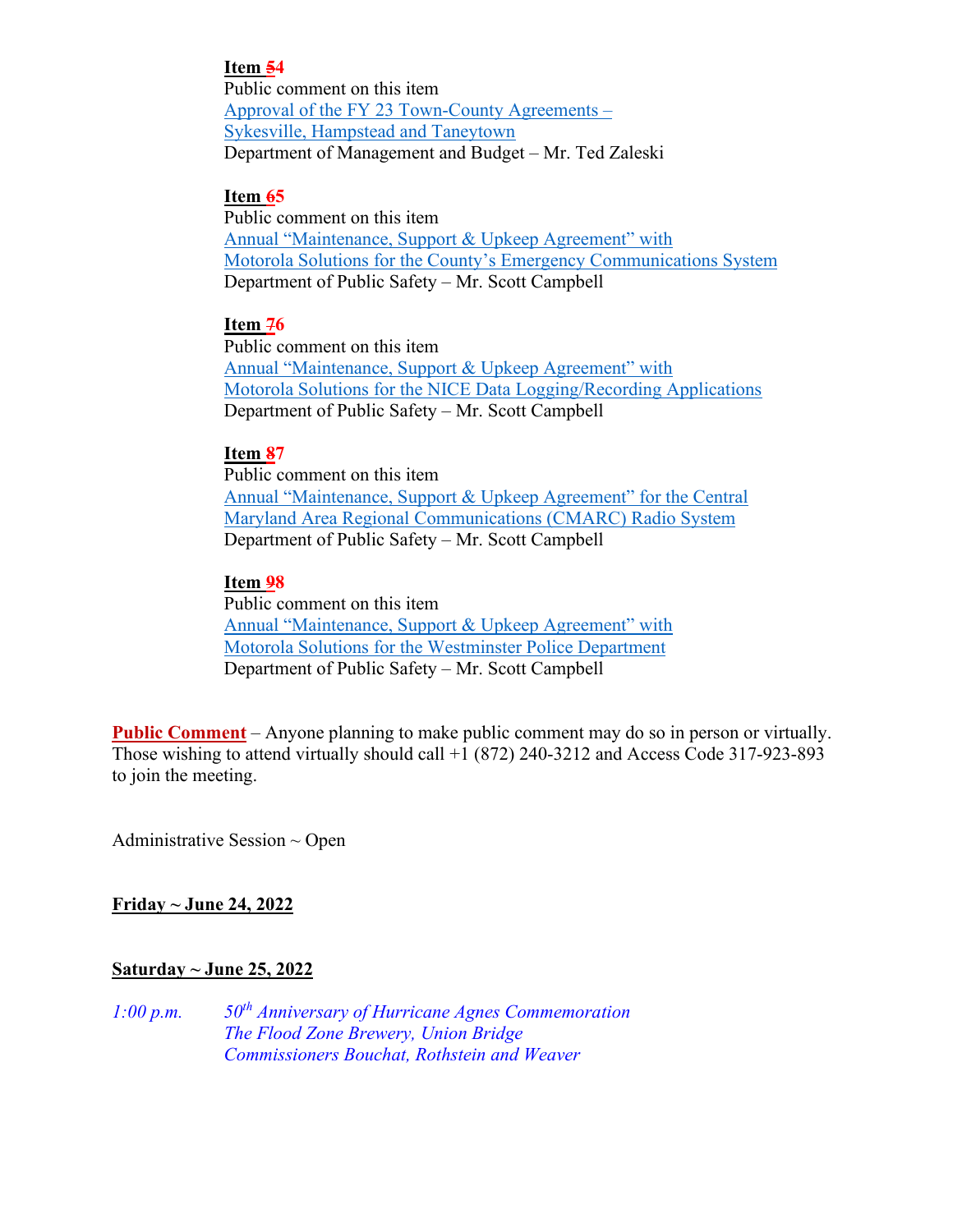## **Sunday ~June 26, 2022**

8:00 a.m. "The Commissioners' Podcast" Commissioner Weaver

ACCESSIBILITY NOTICE: The Americans with Disabilities Act applies to the Carroll County Government and its programs, services, activities, and facilities. Anyone requiring an auxiliary aid or service for effective communication or who has a complaint should contact The Department of Citizen Services, 410.386.3600 or 1.888.302.8978, MD Relay 7-1-1/1.800.735.2258 as soon as possible but no later than 72 hours before the scheduled event.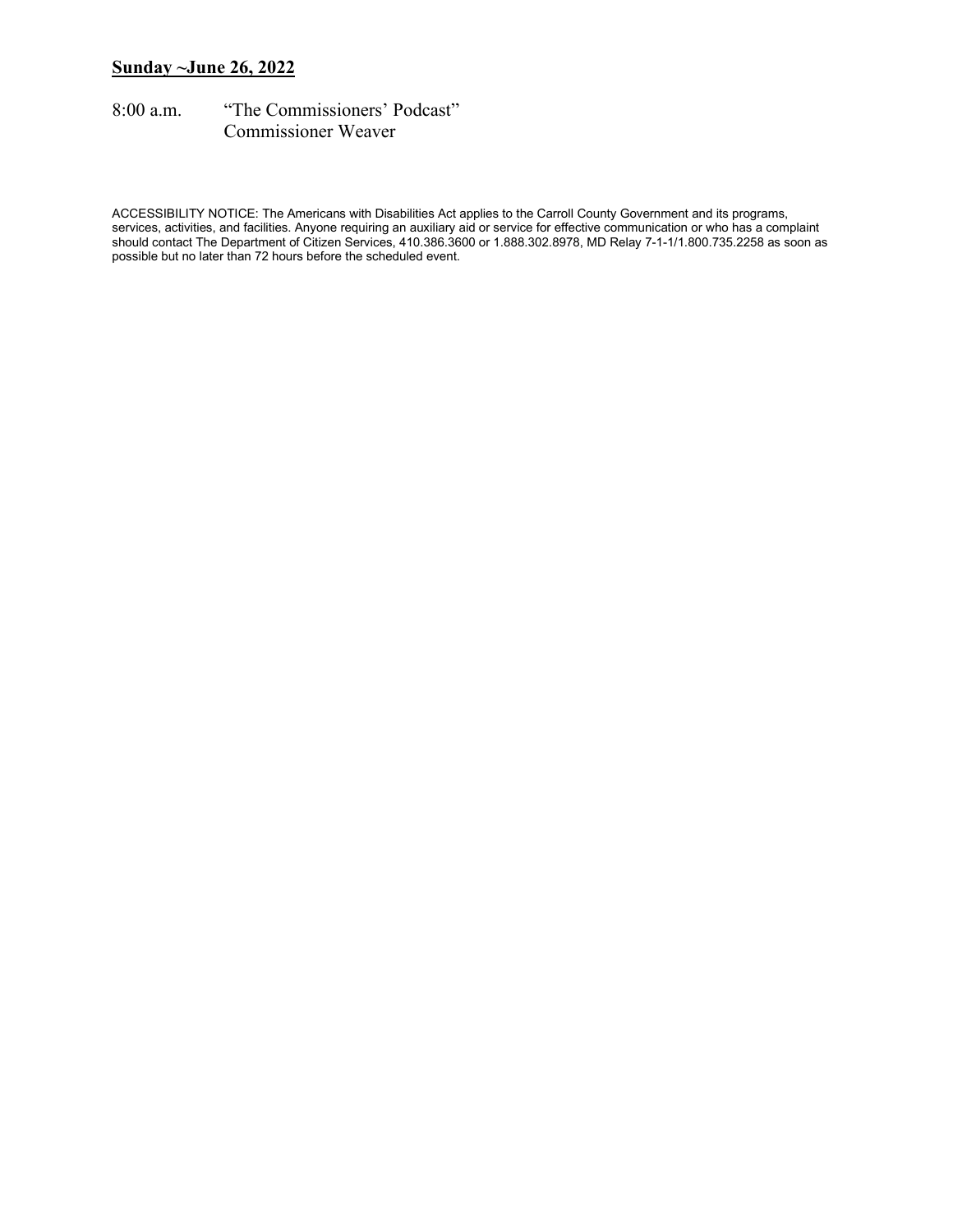<span id="page-4-0"></span>DATE: June 23, 2022 TO: The Carroll County Board of Commissioners RE: Purchase of an Outdoor LED Sign

#### **EXECUTIVE SUMMARY:**

The Carroll County Bureau of Aging and Disabilities solicited three (3) quotations to purchase one (1) full color Outdoor LED Sign with a faux brick structure for the Bureau of Aging & Disabilities. We request your approval to purchase this Sign from Fast Signs in the amount of \$39,878.80. This cost includes materials, labor, and installation. This purchase has Budget approval, and no additional funds should be needed.

Vendors & Bid Results:

| 1. Fast Signs         | Westminster, MD | \$39,878.80 |
|-----------------------|-----------------|-------------|
| 2. Woodland Signs     | Westminster, MD | \$40,800.00 |
| 3. Shannon Baum Signs | Eldersburg, MD  | \$66,679.98 |

#### **Background:**

The Bureau of Aging & Disabilities (BOAD) received approval from Maryland Department of Aging to utilize existing funding for the purchase and installation of an outdoor LED sign. The sign will be installed at 125 Stoner Avenue, Westminster. If approved by the Commissioners, the sign will enable BOAD to advertise programs and services offered by the Bureau, including activities, meals and special events scheduled at the Senior & Community Centers.

#### **Staff Recommended Motion:**

I move that the Board of Commissioners approve the purchase of one (1) full color, outdoor LED Sign from Fast Signs in the amount of \$39,878.80.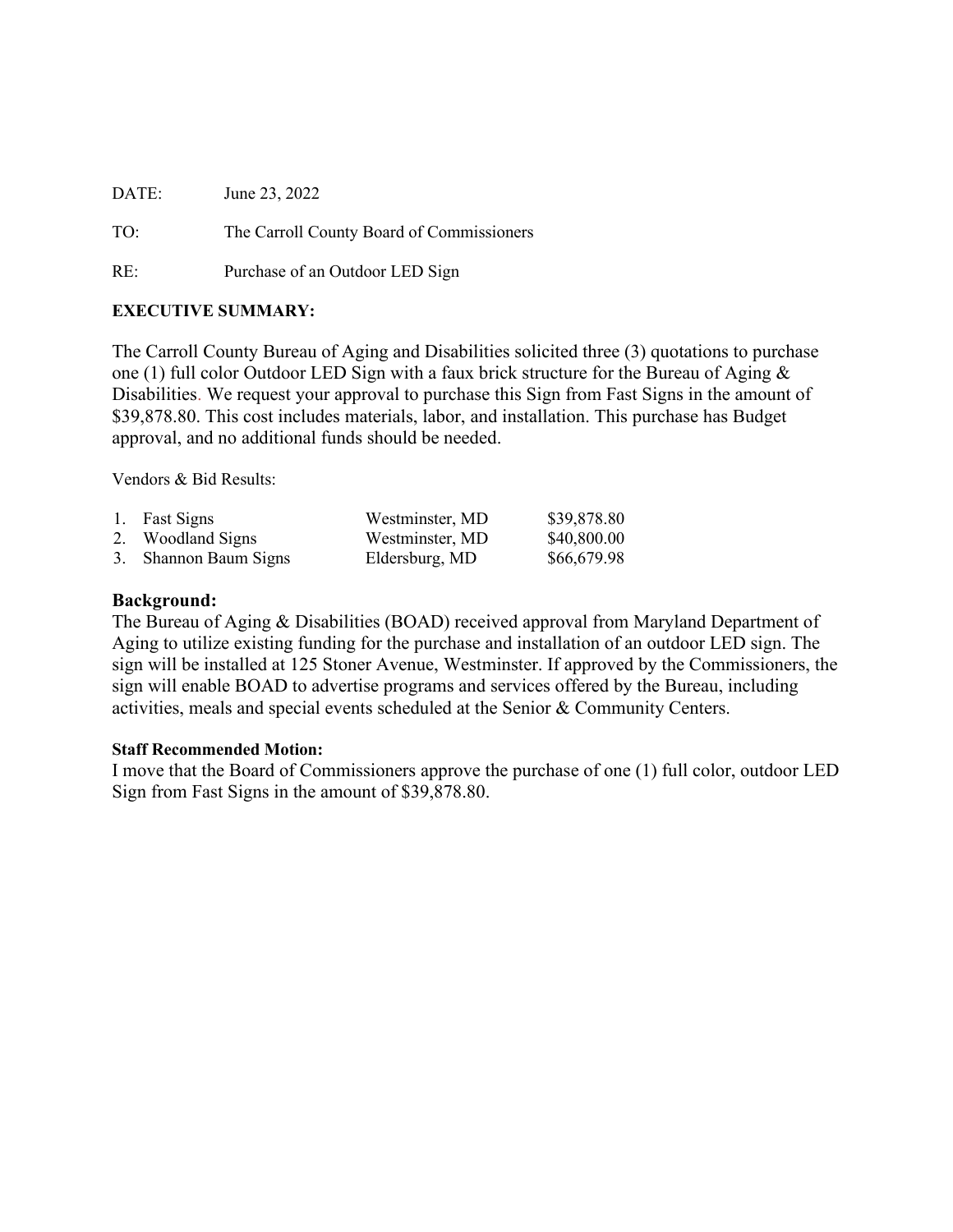## **Department of Citizen Services Bureau of Housing and Community Development**

# **Briefing Paper**

# **June 23, 2022**

<span id="page-5-0"></span>**Issue:** Approval to Transfer FY2022 Annual Housing Bond Allocation

**Briefing/Discussion/Decision:** Authorization of \$6,636,938.00 in bond allocation to the State DHCD's Maryland Mortgage Program On-Behalf-Of Carroll County

**Background:** The On-Behalf-Of initiative is an annual State bond issue used to promote home ownership. The program offers local governments opportunities to partner with the State to provide mortgage financing to first time home buyers.

By agreeing to have the State administer funds designated for Carroll County, the following process occurs: DHCD issues bonds that are held in a fund available to eligible applicants, on a first-come, first-served basis.

The amount available to Carroll County in this action is \$6,636,938.00. It is recommended that the full amount be authorized to the State to be used in the Maryland Mortgage Program.

**Staff Recommended Motion:** I move that the Board of Commissioners approve the authorization of \$6,636,938.00 in bond allocation to the State DHCD's Maryland Mortgage Program On-Behalf-Of Carroll County and sign the Statement of Conditions for Participation.

# **Attendees:**

Celene E. Steckel, Director, Department of Citizen Services Danielle Yates, Chief, Bureau of Housing and Community Development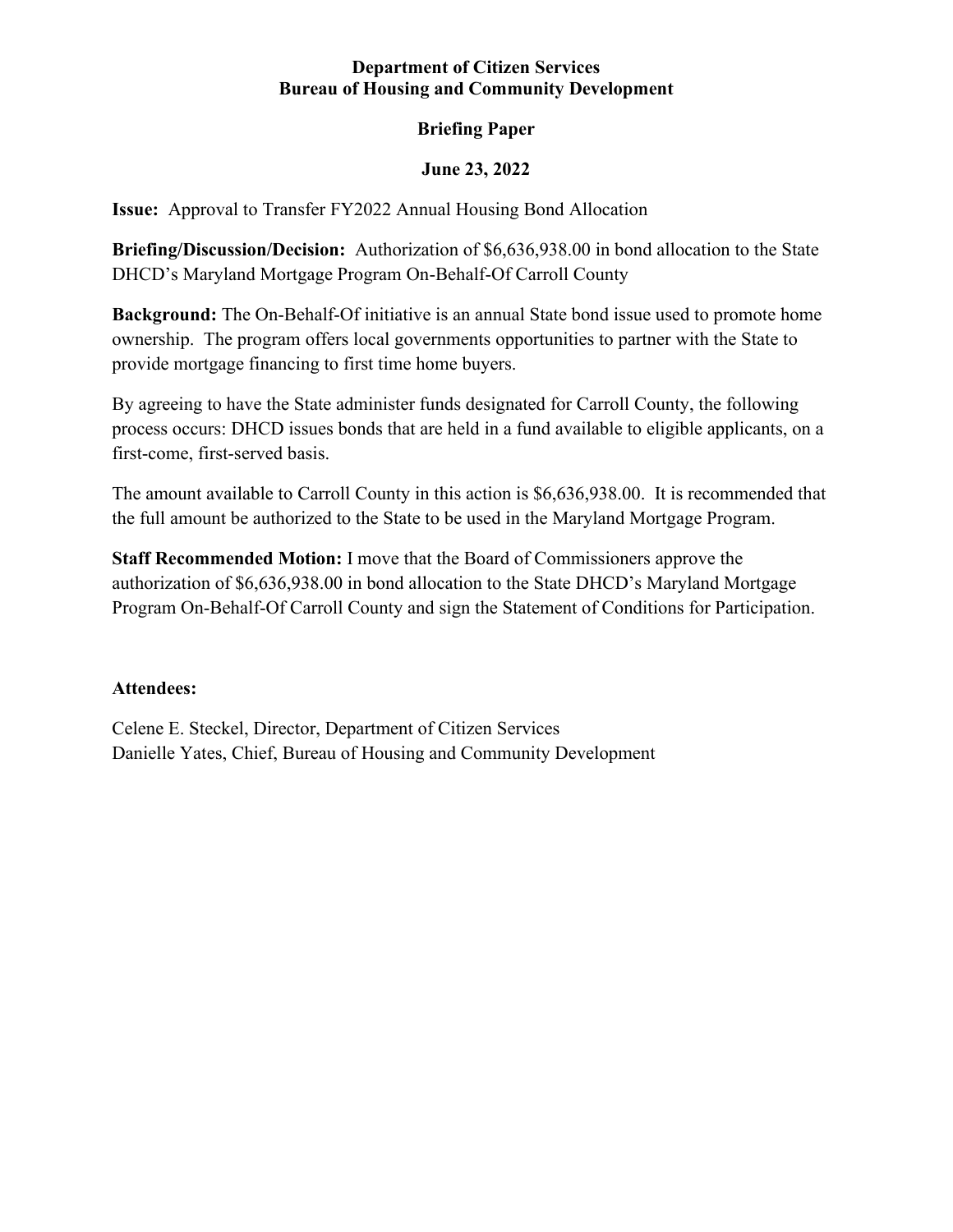# <span id="page-6-0"></span>**Department of Planning**

# **Briefing Paper**

# **June 23, 2022**

# **Open Session**

## **Issue:**

2022 Spring Amendment to the 2019 Water and Sewer Master Plan

**Background:** The Water and Sewer Master Plan is a document that is prepared by the Department of Planning for the purpose of delineating water and sewer service areas, identifying planned projects and calculating water and sewer demand for the County and the eight municipal systems.

The County typically provides opportunities for amendments twice a year, one in the Spring and one in the Fall, to address changing conditions and circumstances. This proposed amendment focuses on changes to the Projected Sewer Supply Demands and Projected Capacity table (32); the Union Bridge water and sewer service area maps; and the Town of Hampstead sewer service area map.

The purpose of this presentation is to brief the BCC on the nature of the proposed amendments and request a public hearing. The purpose of the hearing is to accept public comment regarding the 2022 Spring Amendment to the 2019 Carroll County Water and Sewer Master Plan.

# **Staff Recommended Motion:**

*I move that the Board of County Commissioners proceed with a Public Hearing for the 2022 Spring Amendment to the 2019 Water and Sewer Master Plan.*

# **Attendees:**

Lynda Eisenberg, Director, Department of Planning Price Wagoner, Department of Planning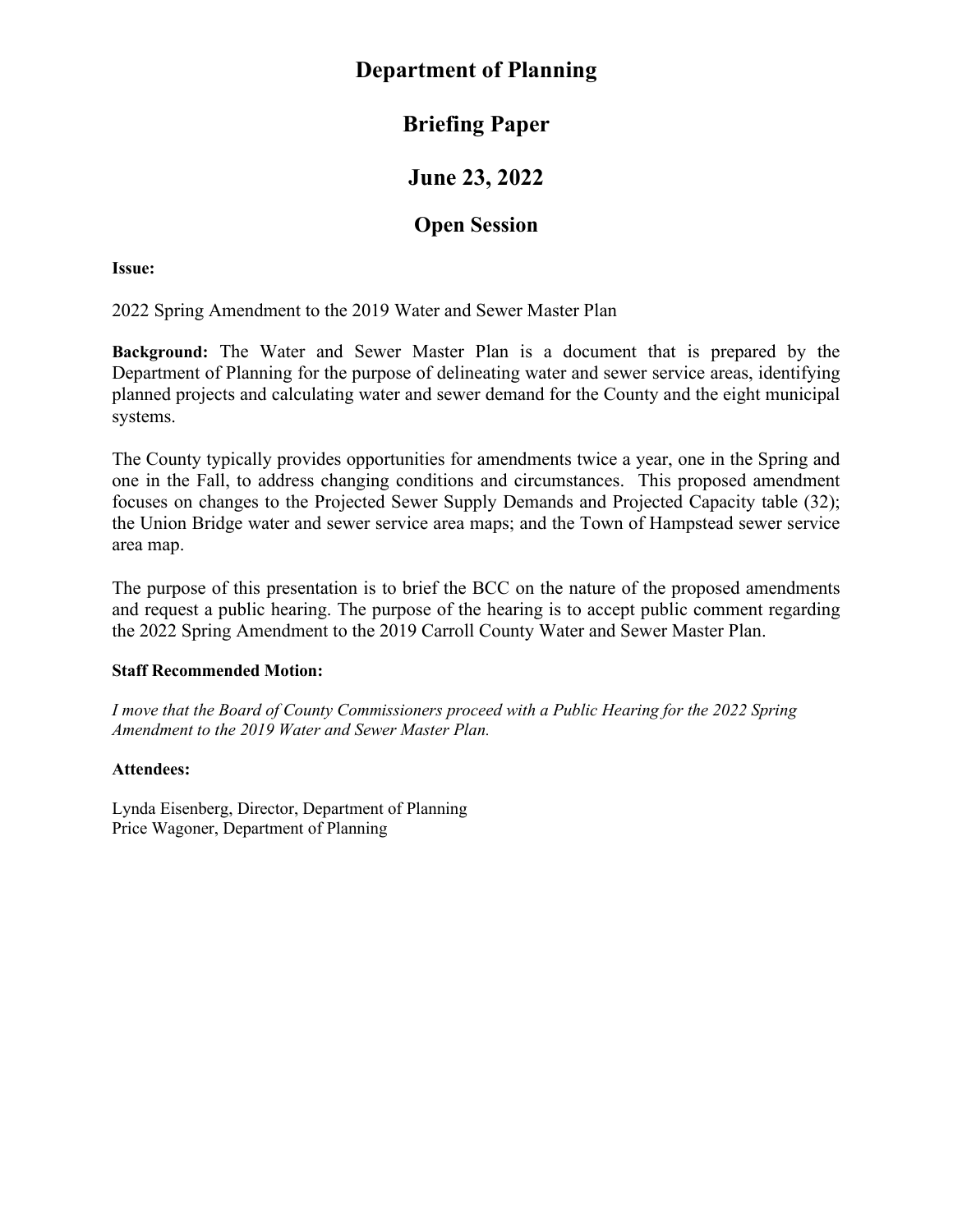# **Management and Budget Briefing Paper June 23, 2022 Open Session**

#### <span id="page-7-0"></span>**Issue:**

Approval of the FY 23 Town-County Agreements – Sykesville, Hampstead and Taneytown.

#### **Background:**

Annually, Carroll County Government and the Towns agree to the sharing of funds and participation in planning and other government functions.

This agreement will provide intergovernmental funding to Sykesville in the amount of \$246,687, with net funding of \$214,740; Hampstead in the amount of \$369,531, with net funding of \$315,129; and Taneytown in the amount of \$500,934, with net funding of \$448,010. These amounts are included in the FY 23 Budget.

#### **Action:**

Approve the FY 23 Town-County Agreements with Sykesville, Hampstead and Taneytown.

#### **Staff-Recommended Motion:**

I move that the Board of County Commissioners approve the FY 23 Town-County Agreements with the Towns of Sykesville, Hampstead and Taneytown.

# **Attendees:**

Ted Zaleski, Director, Management & Budget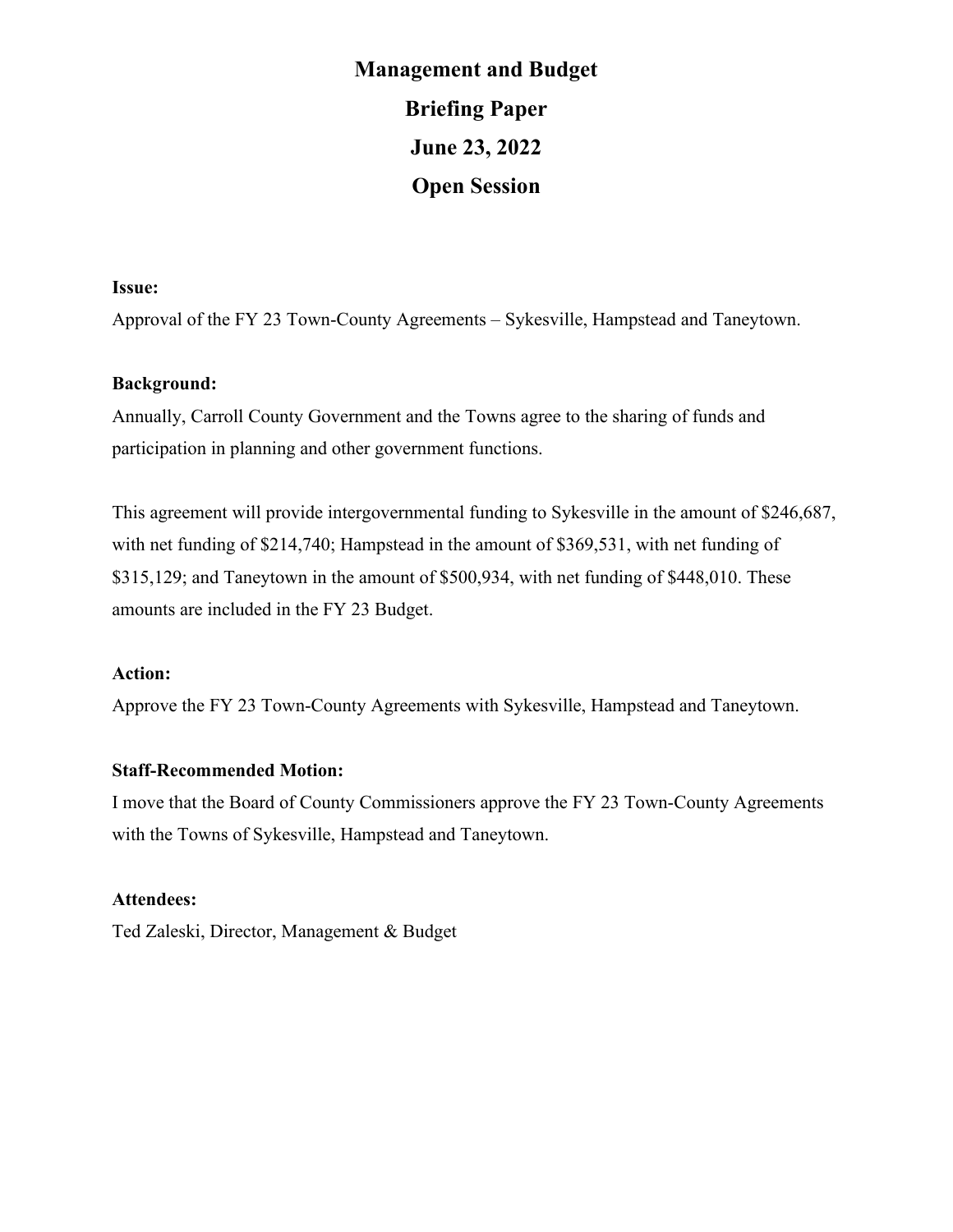**June 23, 2022**

**Open Session**

#### <span id="page-8-0"></span>**Issue:**

Annual "Maintenance, Support & Upkeep Agreement" with Motorola Solutions for the County's Emergency Communications System.

#### **Discussion / Decision:**

Discussion / Decision

#### **Background:**

With one exception, the multiple components of the County's Emergency Communications System are covered by a "Maintenance, Support, and Upkeep Agreement" with Motorola Solutions, which requires annual renewal. The agreement proposed for FY2023 includes, among other features, 24 x 7 x 365 support of the County's 800 MHz radio system infrastructure, microwave network, and VHF paging system. The proposed agreement also includes continuous upgrades of the 800 MHz radio system's operating software to ensure the system remains current, as well as enhanced system monitoring  $\&$  security measures. Different from prior years, this year coverage of all aspects of the NICE data logging / recording application were removed from the comprehensive agreement and instead are proposed to be covered under a separate, stand-alone agreement. The full cost of the proposed Agreement as described herein (\$1,450,176.62) is included in the Approved FY2023 Budget, thus no additional monies are needed to proceed. Executing the FY2023 Agreement at this time will ensure a seamless, uninterrupted transition to the new fiscal year. All costs associated with the FY2023 Agreement will be borne by the FY2023 budget. At this time, I respectfully request authorization to execute the Proposed Agreement, as presented.

#### **Action:**

Please authorize the Director of Public Safety to execute the Proposed Agreement with Motorola Solutions, as presented, to include approving the resulting monthly payments.

#### **Staff-Recommended Motion:**

*"I move that the Board of County Commissioners authorize the Director of Public Safety to execute the FY2023 Agreement with Motorola Solutions and approve payment of the resulting bills, as proposed."*

## **Attendees:**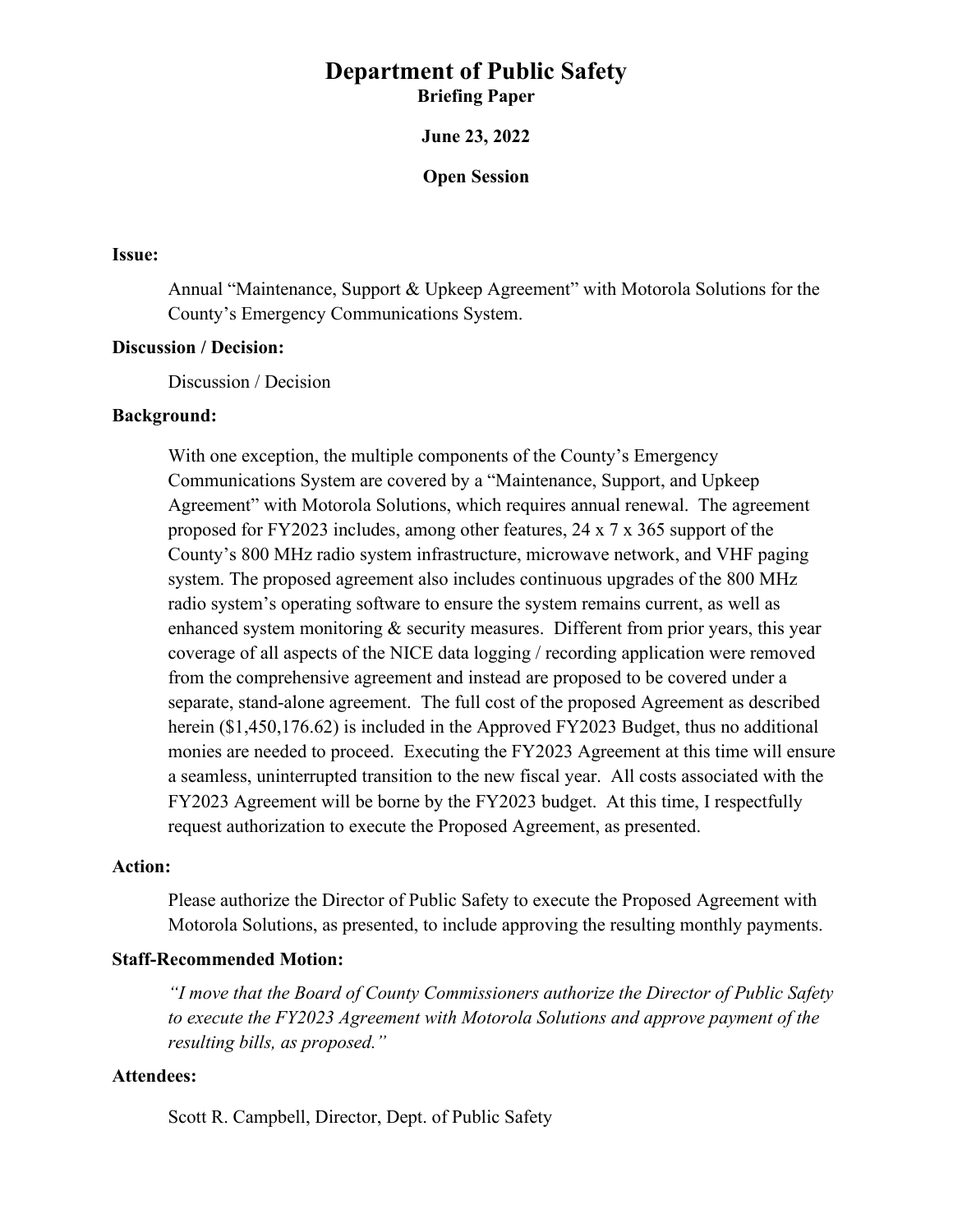**June 23, 2022**

#### **Open Session**

#### <span id="page-9-0"></span>**Issue:**

Annual "Maintenance, Support & Upkeep Agreement" with Motorola Solutions for the NICE data logging/recording applications.

#### **Discussion / Decision:**

Discussion / Decision

#### **Background:**

In prior years, data logging/recording applications were included in the multiple items covered by an inclusive annual agreement with Motorola Solutions. In anticipation of changing to a new logging/recording solution during FY23, this coverage was removed from the broader agreement and established as a separate, stand-alone agreement. This change was made at no additional cost to the County and will greatly facilitate the anticipated transition to a new logging / recording solution. The full cost of the proposed Agreement (\$90,982.80) is included in the Approved FY2023 Budget; no additional monies are needed to proceed. As with the broader, multi-application agreement, executing the proposed Agreement at this time will ensure a seamless, uninterrupted transition to the new fiscal year. All costs associated with the proposed Agreement will be borne by the FY2023 budget. At this time, I respectfully request authorization to execute the Proposed Agreement, as presented.

#### **Action:**

Please authorize the Director of Public Safety to execute the Proposed Agreement with Motorola Solutions, as presented, to include approving the resulting monthly payments.

#### **Staff-Recommended Motion:**

*"I move that the Board of County Commissioners authorize the Director of Public Safety to execute the proposed Agreement with Motorola Solutions and approve payment of the resulting bills, as proposed."*

#### **Attendees:**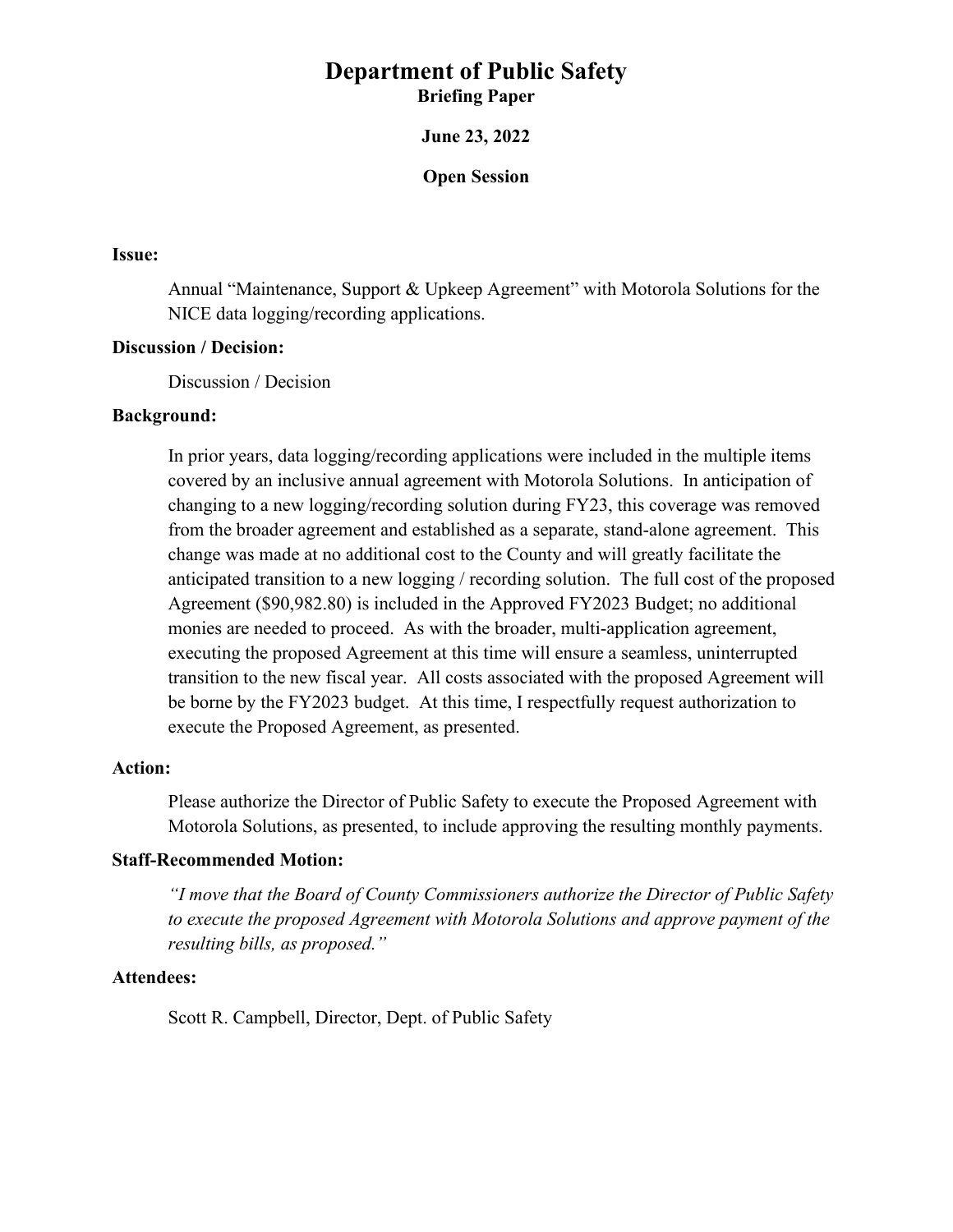#### **June 23, 2022**

#### **Open Session**

#### <span id="page-10-0"></span>**Issue:**

Annual "Maintenance, Support & Upkeep Agreement" for the Central Maryland Area Regional Communications (CMARC) radio system.

#### **Discussion / Decision:**

Discussion / Decision

#### **Background:**

On June 15, 2006, Carroll County entered into an agreement to contribute annually towards the cost of the support, maintenance, & upkeep of the CMARC regional radio system. The cost of this annual contribution for FY2023 (\$65,000 / no increase) is the same for each member jurisdiction of CMARC. This expense was anticipated, thus full funding is included in the County's Approved Budget for FY2023. I respectfully request Board of County Commissioner authorization to execute the referenced agreement and approve the proposed payment.

#### **Action:**

Please authorize the Director of Public Safety to execute the FY2023 Maintenance, Support, & Upkeep Agreement with Motorola Solutions for the CMARC regional radio system, to include approving payment of the resulting invoice.

#### **Staff-Recommended Motion:**

*"I move that the Board of County Commissioners authorize the Director of Public Safety to execute the referenced FY2023 Agreement with Motorola Solutions and approve payment of the resulting invoice, as proposed."* 

#### **Attendees:**